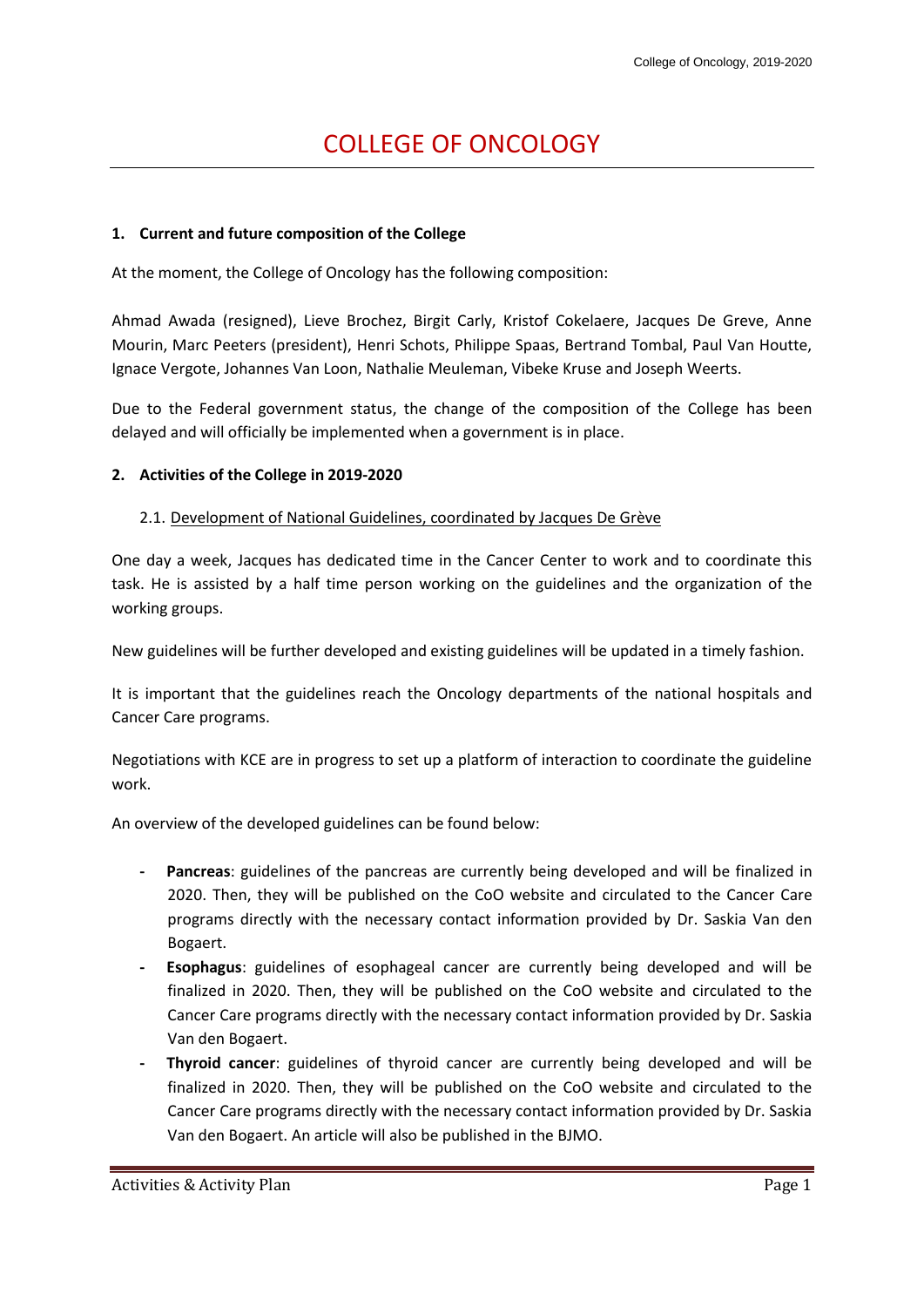- **- Gynecological cancer**: working party will be convened in 2020 to update existing guidelines.
- **- Brain tumors**: a working party will be convened in 2020 to update existing guidelines.
- **- Melanoma**: waiting for agreement with KCE
- **- Urinary malignancies**: a working party will be convened in 2020 to update existing guidelines
- **- AYA movement:** a working party still needs to be compiled (in cooperation with KOTK).

Updating of the national guidelines will be coordinated with Compermed (https://www.compermed.be/) for the molecular aspects.

#### 2.2. Centralization of esophageal and pancreatic cancer

The College played a very active role in the finalization of the RIZIV/INAMI convention. At different time points, the College was asked for advice and guidance. In 2019, updated guidelines for both tumor types were created and these were linked with the quality indicators developed by the Cancer Register.

#### 2.3. The NGS convention

Molecular pathology is an important part of the current oncology practice. Standardization and quality assurance is one of the aims of the NGS convention, which became active in May 2019.

The College is member of the ComPerMed (Commission on Personalized Medicine, [https://www.compermed.be/\)](https://www.compermed.be/).

# **3. Board meetings and Telephone Conferences (TC) of the board**

Board meetings are organised at regular intervals to discuss different topics and strategies.

# **4. Proposed actions for 2020**

**POINT OF ACTION**: roundtable on 'access to immunotherapy'. The lead is taken by INAMI/RIZIV. The College has an active role in the negotiations.

# **POINT OF ACTION**: implementation plan of action points in 'Cancer Survivors' report

In collaboration with the Cancer Center and other stakeholders, such as Kom op Tegen Kanker (KotK), we will prioritize and develop an implementation plan.

# **POINT OF ACTION**: update of guidelines

The guidelines update and management are still an important task of the College. We will put a lot of effort to have guidelines for most of the tumor types.